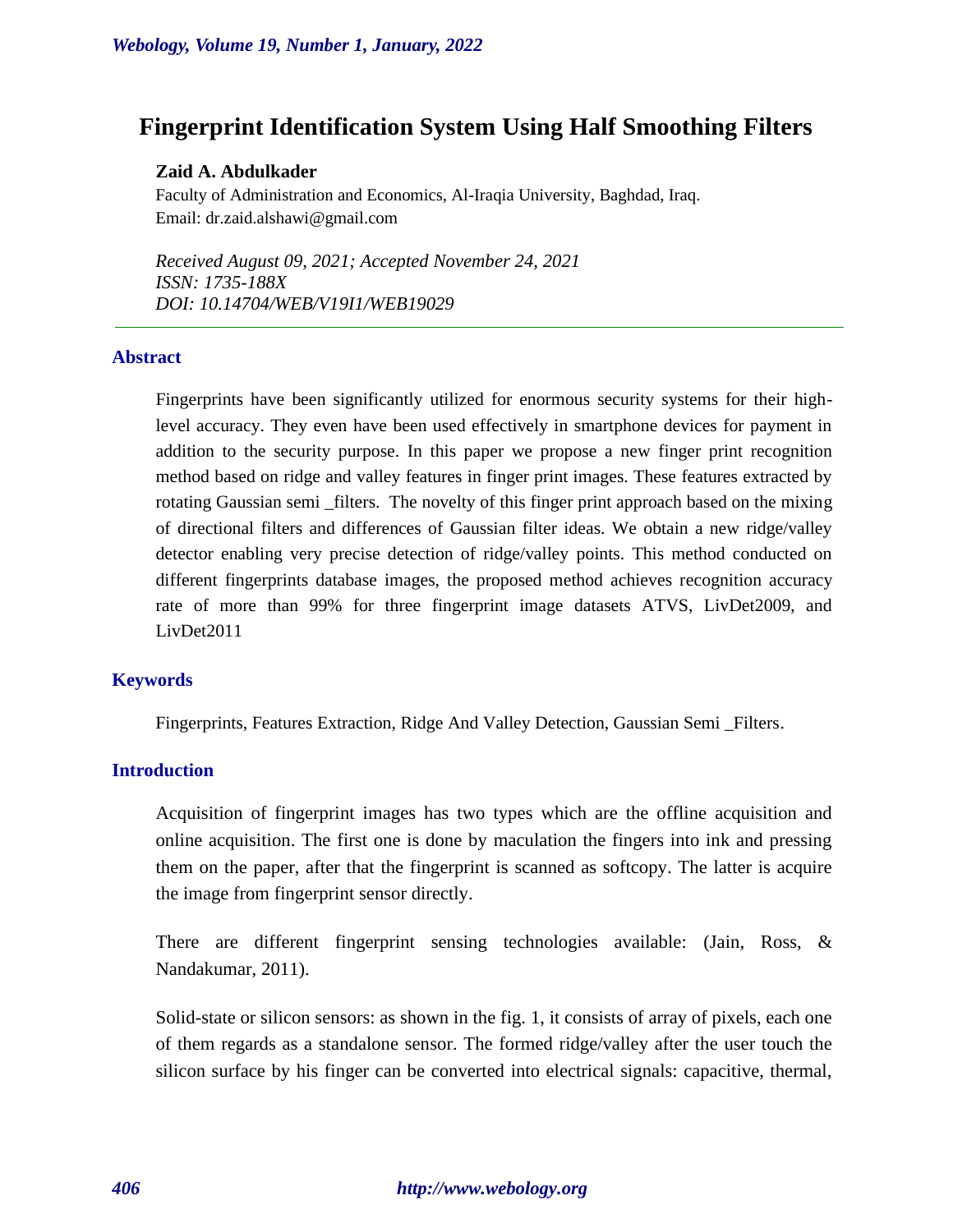electric field and piezoelectric. It is smaller than optical sensor therefore it is easier to be deployed. However, it is not cost effective.



**Figure 1 Acquisition principles for the (silicon sensor)**

Optical sensor: The finger presses a glass prism then the glass prism is lighted with diffused light. Valleys and absorbed at the ridges make the light reflection. The reflected light is focused onto a CCD or CMOS sensor, as shown below in Fig. 2. It provides decent image quality and large sensing area while facing optical distortion with small sensing areas. The distortion happens because the reduction of the distance between prism and the image sensor.



**Figure 2 Acquisition principles for the (optical sensor)**

• Ultrasound sensor: The fingerprint surface image are captured as echo reflection for the sent Acoustic signal. It provides a good quality images since the acoustic signal can cross stained fingerprint with oil and dirt. However, ultrasound sensors are large in size and time consuming to acquire image. A new type of touchless scan devices that generate 3D representation of fingerprints is now appearing in the market. In this type of fingerprint scanners the finger print recorded from different view using multi cameras to construct the 3D shape for the fingerprint.

Touchless sensing technology provides a solution for the contact base technology (oil and dirt) and supply high-quality image acquisition. This technology overcome some of the pros of the previous technologies.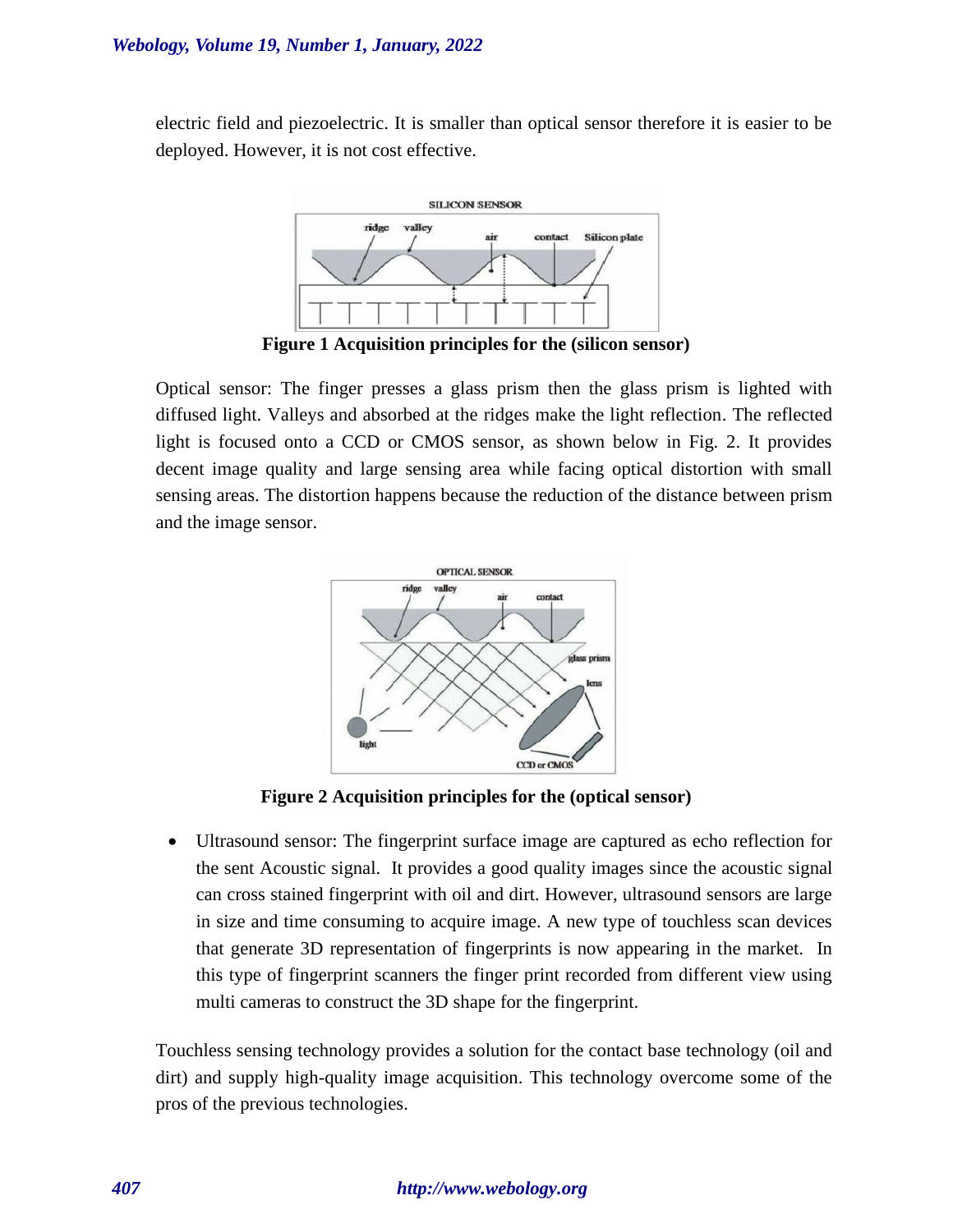Fingerprint regards as one of the widely used biometric technologies. Below are the strengthens of fingerprint recognition:

- Cost effective and portability make it deployable in e-commerce, physical authentication, etc.
- Recognition wise, it provides high level of accuracy.
- User friendly
- However, there are certain cases can influence the efficiency of using fingerprint recognition which regards as weaknesses:
- It regards as one of the forensic and criminal applications.
- It can be affected by injuries or diseased.
- Overlapping of different user fingerprint during acquisition due to small size of sensor area in portable devices.

Fingerprints applications:

- a. For security (for example, to control the access to certain areas or systems)
- b. Person identification such identify the victims of the disasters and amnesia victims
- c. Background checks such as government employment and security clearance.

The contribution of this paper build simple active and fast system to finger print recognition, which can be used effectively for establishing security system. The access or the authorisation for using the network can be simply done using this robust finger print identification system (Maltoni, Maio, Jain, & Prabhakar, 2009) (Jain & Kumar, 2010) (Fierrez, Ortega-Garcia, Toledano, & Gonzalez-Rodriguez, 2007).

# **Related Work**

For thousands of years, humans use the voice the face and fingerprint to identify each other. Fingerprint matching for security has been shown very high accuracy. The fingerprint surface is a structure from valleys and ridges which are formatted during the fatal development. The fingerprint are different even in identical twin and for the same person. Today, the cost for recording fingerprint images are reduced dramatically, many smart devices such as computer laptops provide finger print acquisition system with high recoding resolution and quality (Prabhakar, Pankanti, & Jain, 2003).

The accuracy of the current fingerprint identification systems able to recognise a few hundred users. For large scale identification system which involves millions of person,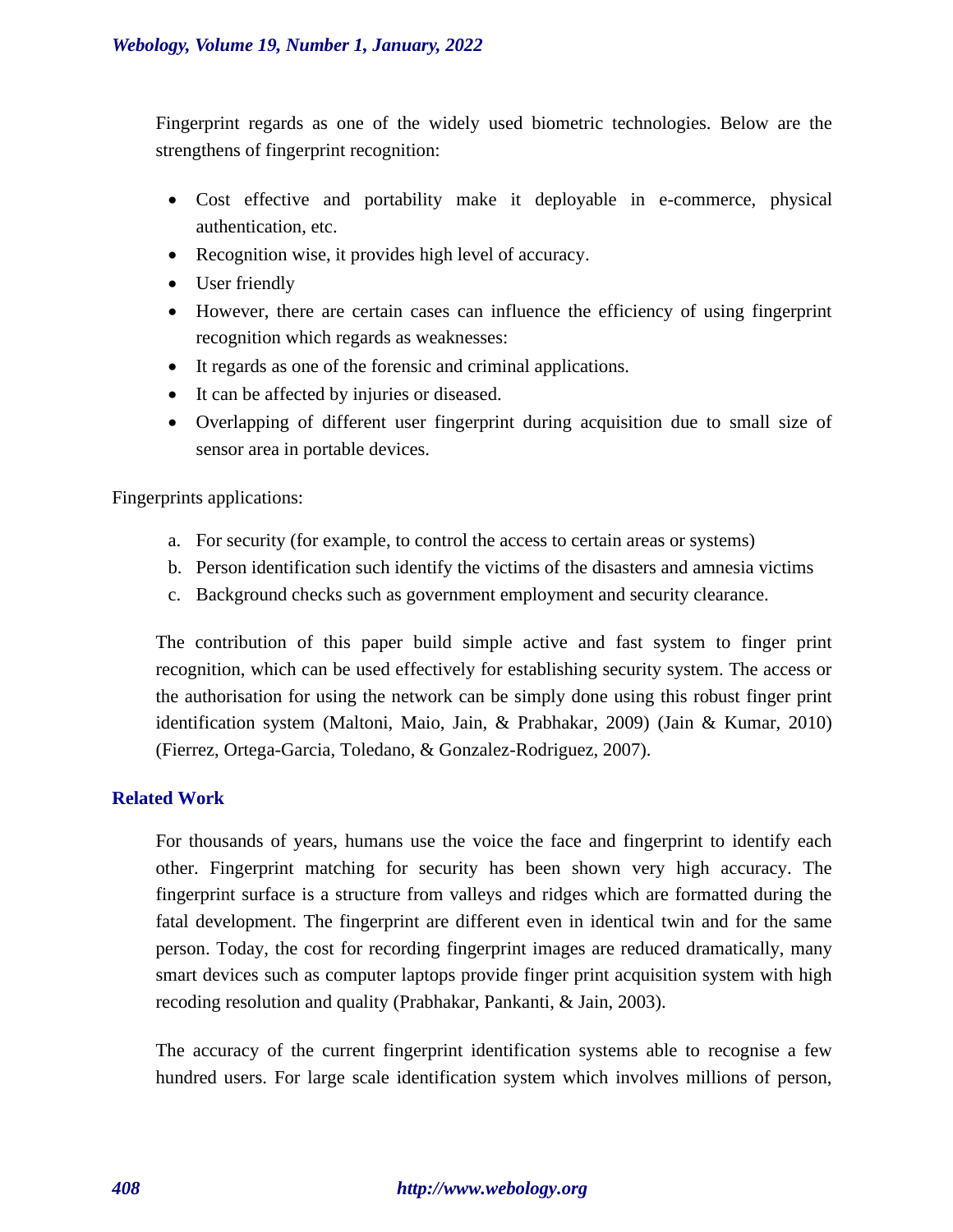multiple fingerprint image for the same person provide more information for accurate recognition.

The problem in the current fingerprint high accuracy identification systems, they required large computational operations.

In spite of using the fingerprint effectively in person identification systems, it can be inappropriate for accurate automatic recognition systems because of environmental, ageing or gens factors. For example, many manual workers have a large number of cuts on their fingerprint which caused unclear fingerprint image (Maltoni, Maio, Jain, & Prabhakar, 2003).

The past people discerning about the fingerprint in person recognition, for example in china the specified the fingerprint ridges as human character. The first recognition system manifested in the sixteenth century. In 1684, Nehemiah Grew, published the first scientific study about te fingerprint ridges and valleys structure. He open the door for many research about fingerprints and their practical applications (Jain, Bolle, & Pankanti, 2006).

Meyer in 1788 described the fingerprint anatomical structure and indemnified in details a lot of the fingerprint ridges characteristics. In 1809 Bewick recorded his fingerprint, and did the first fingerprint classification, he classified the fingerprint to nine categories according to the fingerprint surface structure. In the 19th century, Galton introduced the minutiae features for the fingerprint images. All these finding help in producing the modern fingerprint identification system. In the 20th century, Edward summarized the individual differences in human fingerprint characteristics, this help in a more clear understanding of fingerprint biological principles. He specified that the human fingerprint ridges and minute details are permanent and unchangeable through human life and the fingerprint characteristics are different from one person to another (Vij & Namboodiri, 2014).

The first principle underpins fingerprint recognition, whereas the second and third concepts underpin fingerprint classification. Simultaneously, fingerprint recognition was formally recognized as a method of personal identity. Numerous recognition techniques have been developed, including the capture of latent fingerprints, fingerprint classification, and fingerprint matching. Numerous fingerprint identification organizations and criminal fingerprint databases have been formed worldwide. In 1924, the FBI developed a fingerprint division with a database of over 810,000 fingerprint cards in the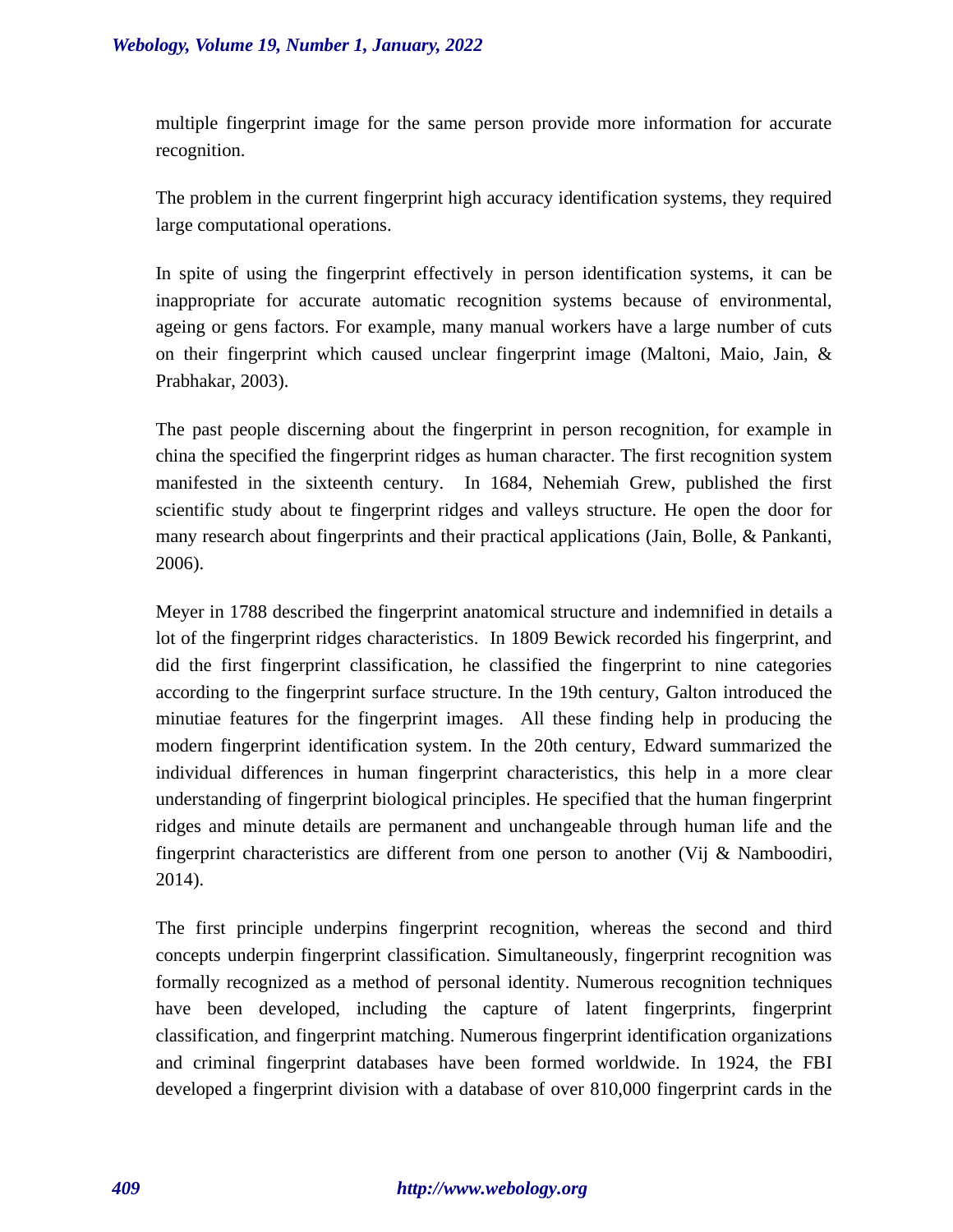United States of America. This database has grown to over 200 million fingerprint cards and is continually expanding. Increasing the amount of fingerprints in databases makes manual analysis in a short period of time unfeasible. Thus, in the 1960s, the FBI's headquarters in the United Kingdom and the Paris Police Department developed an automatic fingerprint recognition system (AFIS). Their invention was motivated by observations of how human fingerprint experts recognize fingerprints. Three critical stages in the development of a fingerprint identification system were discovered and described: digital fingerprint representation, extraction of local ridge features, and pattern matching. Automatic fingerprint recognition systems have become so prevalent that they have become synonymous with biometric technologies (Jia et al., 2013) (Tran & Nguyen, 2012).

# **Proposed Algorithm**

In this subsection, we describe the approach we use for person identification using the fingerprint image. An automated approach has the benefit of bringing technology to a wider general use and opening up a potential for developing efficient security software. Figs 3 display block diagrams of the proposed approach, which are explained below.



**Figure 3 The block diagrams of the proposed approach**

Acquisition Row Data:

There are two methods for recording the fingerprint images, the online method which used the optical fingerprint scanner and the offline method which records the fingerprint image by putting some ink on the finger and then stamp it on white paper after that the image scanned to get digital image. The quality of scanned image depend on two factors:

- Sensors factors which deals with the quality of the recorded images, these factors are for example the resolution, the noise and the dirtiness.
- Fingerprints factors these factors depend on the human skins, these factors for example skin transformation, dirtiness and dryness.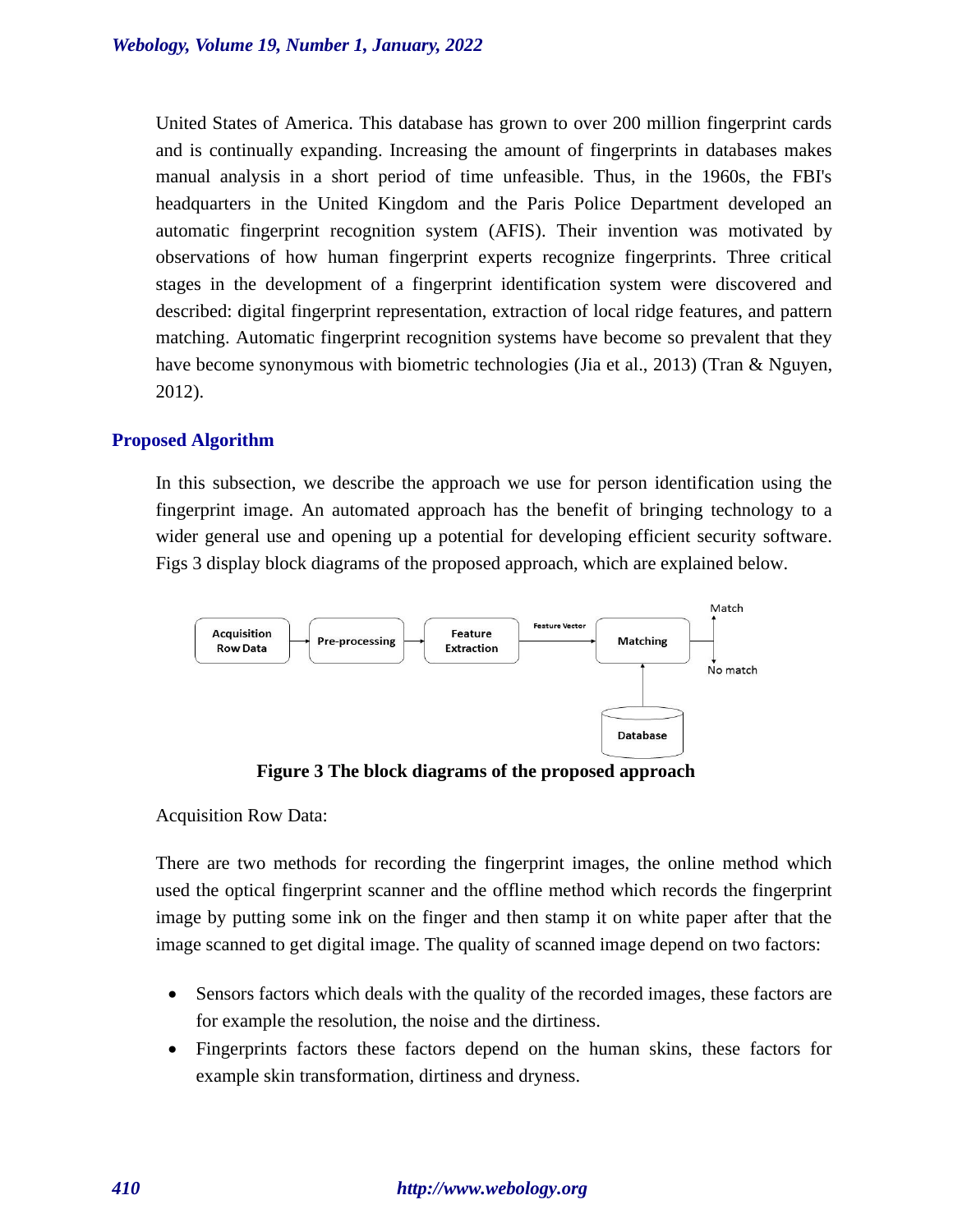Pre-processing: This stage is very important because image enhancement is depend on the steps which is performed in this stage. The pre-processing is vital to increase the visibility of fingerprint ridge structure

In this paper the following pre-processing steps are implemented:

- Remove noise and reflection: the Median filter is used for that purpose.
- Image segmentation: In this step, the fingerprint is isolated from the background using the region of interest (ROI) image masking technique.
- Binarization: In this step the image changes to binary image as shown in fig4.



a-gray image b- binary image **Figure 4 The binarization process**

- Filling the holes: In this step the holes in the ridges are filled. In case we do not fill the holes, the minutiae features calculation for the fingerprint will be incorrect because these holes will looked like two bifurcations near to each other.
- Dilation: In this pre-processing step the width of the ridges is increased, in this case the gap between the two ridge pixels can be joined.

The above point represent the pre-processing steps we used in implementing the proposed Fingerprint Identification System in this paper. The table 1 summaries the most popular fingerprint pre-processing techniques which used in the state of art fingerprint recognition researches.

| Reference                             | <b>Dataset</b> | <b>Pre-processing</b>                                         |
|---------------------------------------|----------------|---------------------------------------------------------------|
| (Zhou & Gu, 2004)                     | <b>THU</b>     | ridge enhancement, orientation filed, and region segmentation |
| (Yang, Shin, Min, Park, & Park, 2006) | <b>FVC2002</b> | Discrete wavelet Transformation (DWT)                         |
| (Yuan, Lixiu, & Fuqiang, 2007)        | <b>FVC2002</b> | Binarization, Thinning, mask estimation and Gabor filter      |
| (Abrishambaf, Demirel, & Kale, 2008)  | <b>FVC2004</b> | FFT, Gobar filter, normalization, region segmentation         |
| $(Zahedi \& Ghadi, 2015)$             | <b>FVC2002</b> | Normalization, Ridge orintation and Ridge segmention          |

**Table 1 Fingerprint pre-processing steps summary**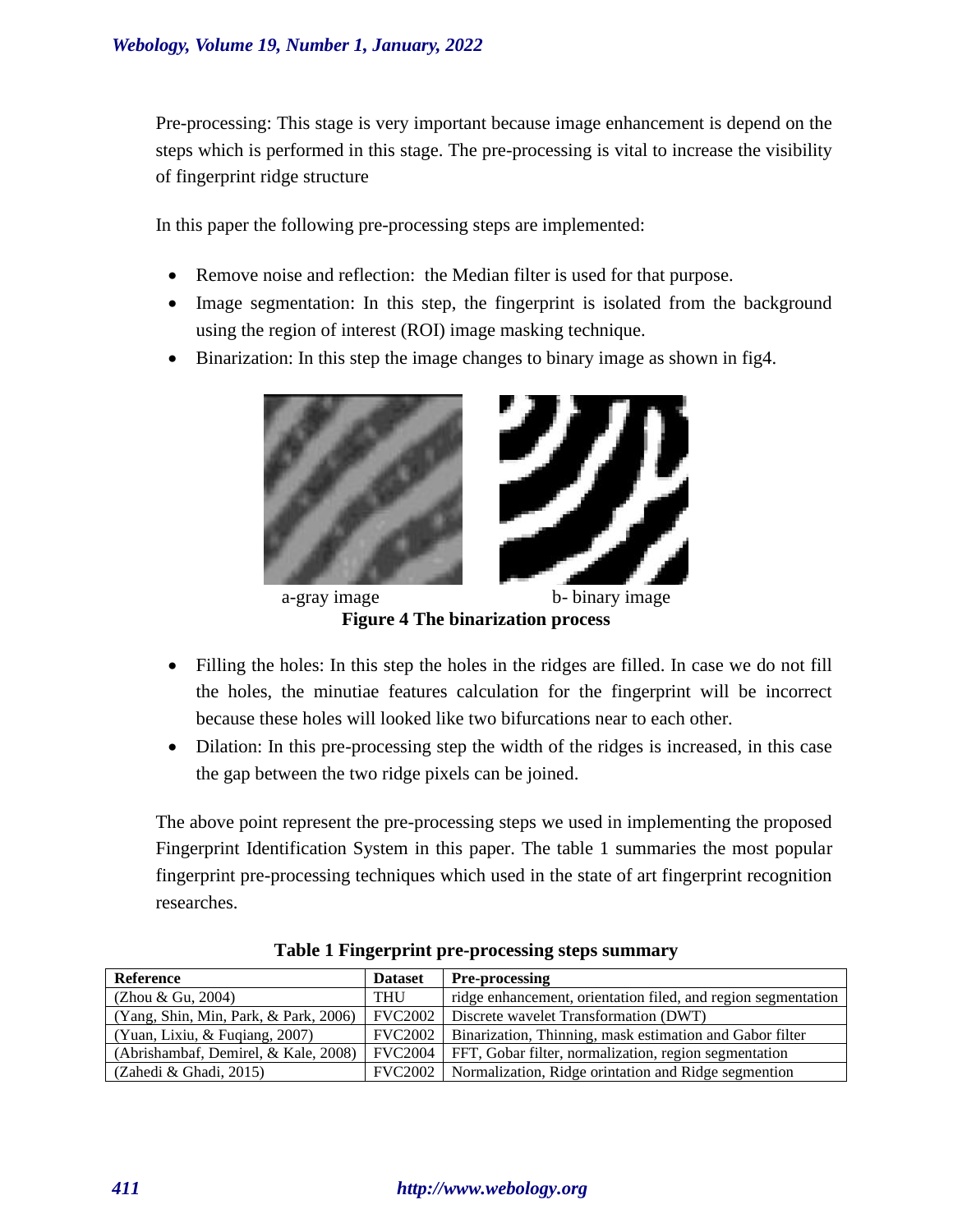# **Feature Extraction**

The feature extraction operation of fingerprint image is performed on the output of preprocessing stage. There are many algorithms to extract the features from the fingerprint images. In this work the features extracted depending on the location and the encoding of ridge bifurcations and ending. Fig 5 shows the ridges and valleys of the fingerprint image.



**Figure 5 The ridge and valley of fingerprint image**

In this work, the finger print identification and recognition features is called the minutiae features which are represented the ridge endings and the ridge bifurcation, see as fig 6. Thus detection the ridges and valleys in the fingerprint image is essential step to calculate the minutiae feature vector. In this research, mixing of directional filters and differences of Gaussian filter ideas is used to highlight effectively the fingerprint image ridges and valleys (Maltoni et al., 2003).



**Figure 6 Ridge ending and Bifurcation**

### **A. Ridges and Valleys Detection**

In this paper, we utilize a rotating filter to detect the ridge and valleys in the fingerprint images.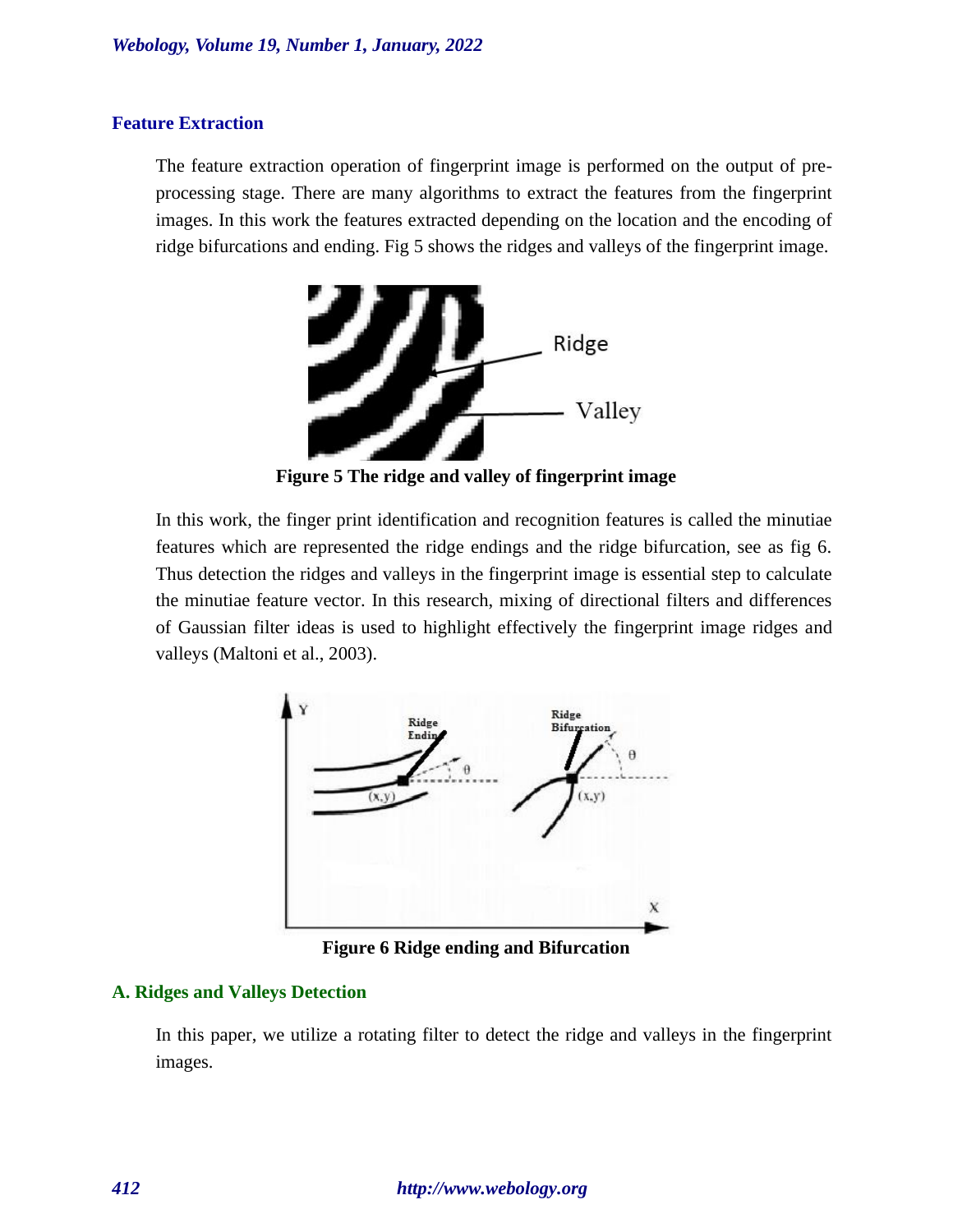Two half smoothing filters are used for the valley and ridges detection. The fingerprints images operators (valleys and ridges) are computed by finding the difference between these two smooth rotating filters. The ridge operator is represented the maximum local directional orientation line while the valley is represented the minimum local directional orientation line.

This method of detecting the fingerprint ridges and valleys proved its robustness in detection the bended lines and line junctions. Finally using the two rotating half smooth filters produce valleys and ridges detection method not sensitive to noise image(Magnier, Montesinos, & Diep, 2011a) (Magnier, Montesinos, & Diep, 2011b).

#### **B. Minutiae Points Extraction**

The minutiae points in the fingerprint image are ridge ending and bifurcation. Ridge ending is the location where a ridge arrives to an end while bifurcation is the location where a ridge is divided into two sub ridges.

To calculate the minutiae a 3\*3 mask moved across the image, the (m) point properties is calculating according to the number of blacks points from (m1) to (m8), This number is called it (N). According to this number value the (m) properties is specified:

- N=0, Isolated Point
- $\bullet$  N=1, End Point
- $\bullet$  N=2, Connective Point
- $N=3$ , Bifurcation

| m         | m' | m. |
|-----------|----|----|
| $m\delta$ | m  | m4 |
| m         | mб | m* |

In this stage the extracted features compared with stored templates in the database, that mean the matching is the process of calculating the degree of matching or the similarity between the extracted features from the acquired fingerprint image and the stored template for the person we want to identify him. The matching process can be done in three approaches:

• Hierarchical approach: multiple features are extracted and different matching criteria are adopted at different levels to achieve high accuracy by using coarse-to-fine guided investigation.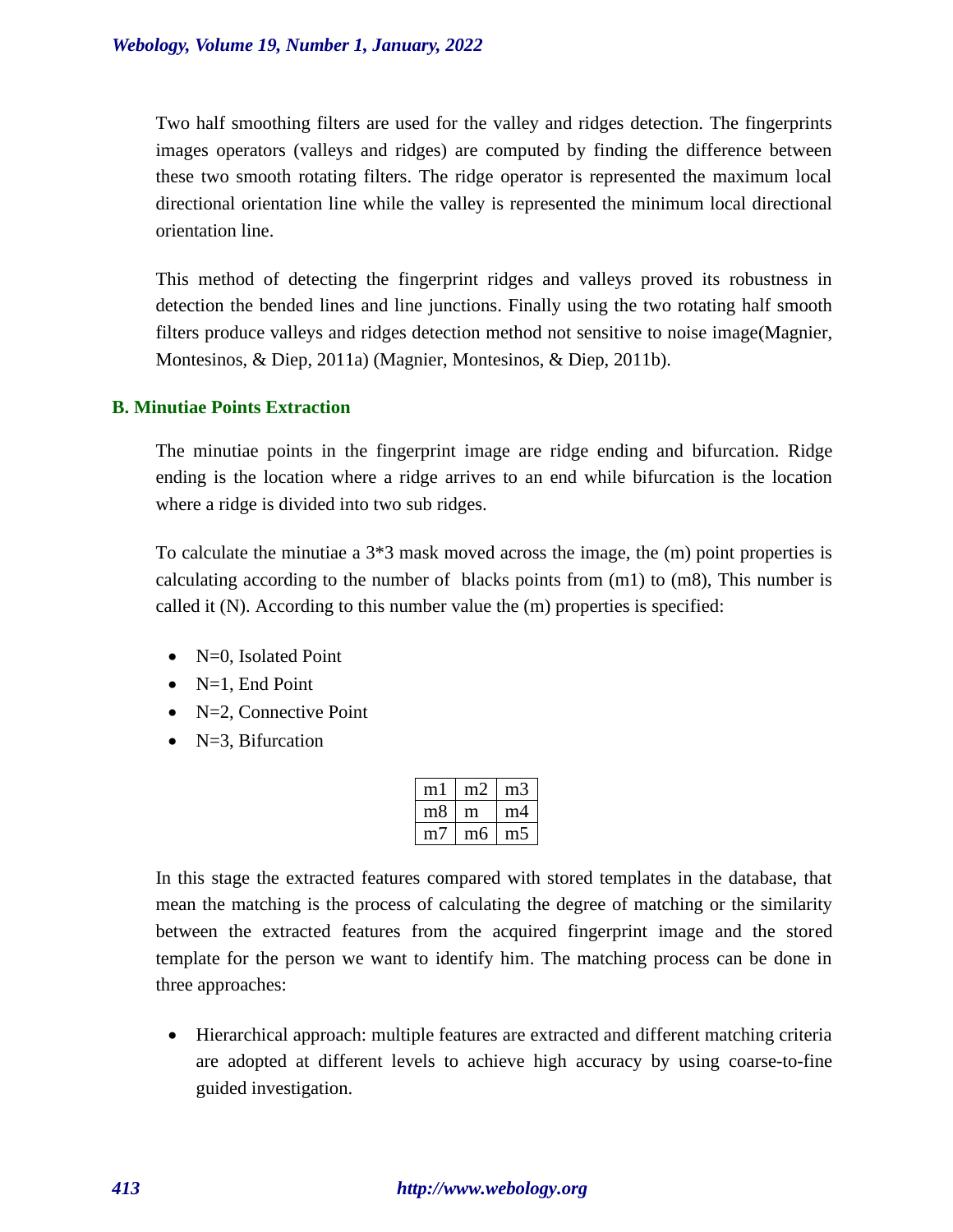- Classification method: There are many classification algorithms such as SVM (support vector machine and KNN (k-nearest neighbors algorithm).
- Coding approaches: In this approach one matching method used for the whole database, such as using the Euclidean distance between the input image and the template image.

In this work, the input and the template fingerprint features are transforms to same rotation, translation and scale. The first step of matching is comparing the input image with the sub templates classification value, then the minutiae of the input fingerprint image is compared with minutiae of the template fingerprint (Maltoni et al., 2009) (Tran & Nguyen, 2012).

# **Experimental Results**

In this paper the proposed fingerprint identification system is conducted on three datasets ATVS (Galbally, Fierrez, Alonso-Fernandez, & Martinez-Diaz, 2011), LivDet2009 (Marcialis et al., 2009), and LivDet2011 (Yambay et al., 2012).

ATVS dataset: This dataset is contain of 3,168 fingerprint images captured from total 17 subjects using the flat and thermal sweeping sensors.

LivDet2009 dataset: This data set set is widly used as benchmark for fingerprint recognition systems, this data set contain 17,993 image collected using mostly Cross Match Verifier 300CL and Identix DFR2100 sensors.

LivDet2011 dataset It is an extended version of LivDet2009, this data contain 16000 fingerprint image recoded using Biometrika, Italdata, Digital Persona sensors. Fig 7 illustrates the three fingerprint datasets images example used in this work.



**Figure 7 The fingerprint datasets (a) the ATVS, (b) LivDet2009, and (c) LivDet2011**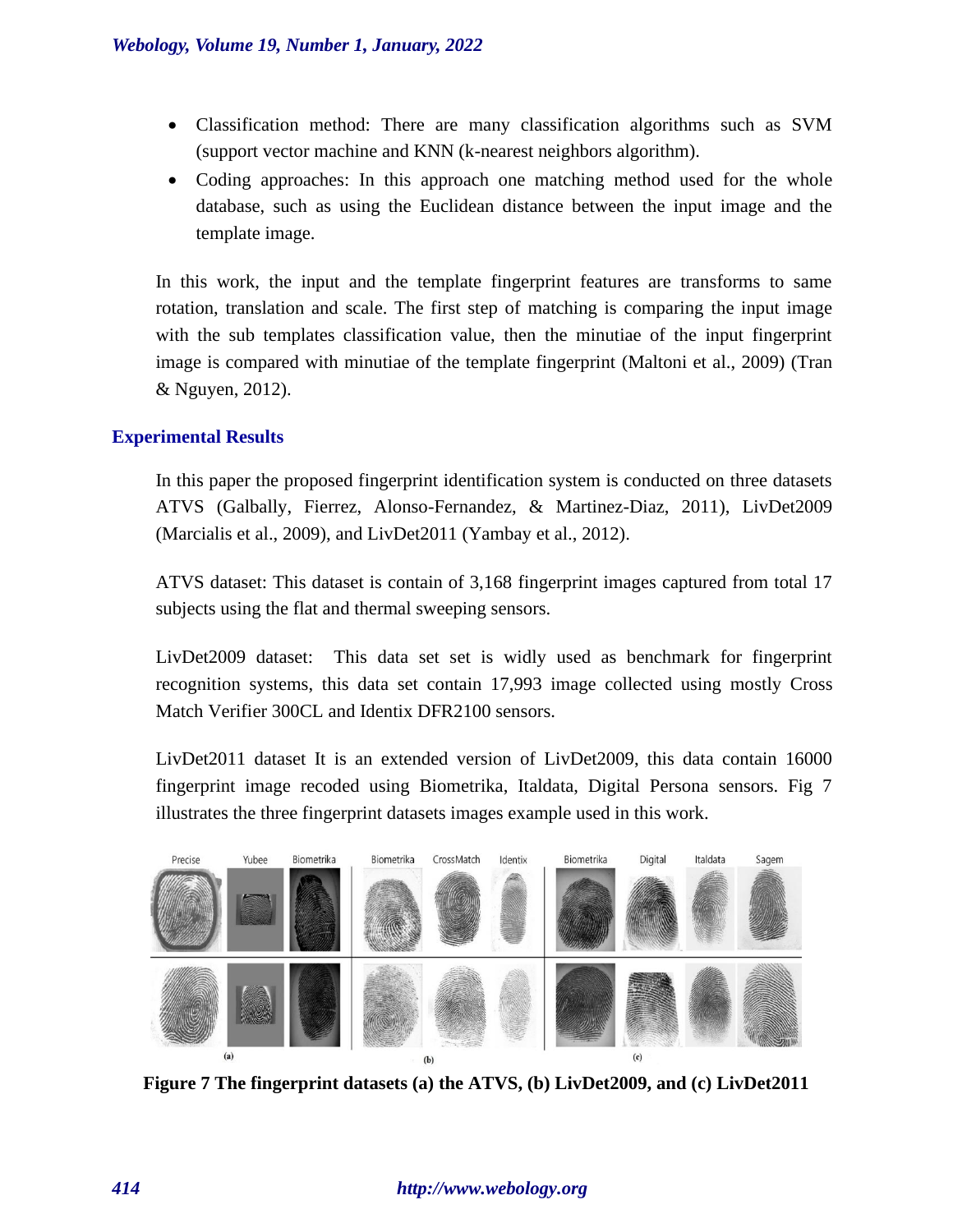Performance evaluation is an important step to evaluate the proposed system performance. In this paper four evolution metrics are used FAR, FRR, EER and accuracy.

- False Acceptance Ratio (FAR): is the ratio of false acceptance identified sample, it can calculate by the ratio between the false sample to the total number of samples in the dataset.
- False Rejection Ratio (FRR): it is the rejected samples from the system that should not rejected. The ratio of false rejected samples to the total number of samples in the dataset is used to calculate this performance metric.
- Equal Error Ratio (EER) : it is the average score of FAR and FRR values
- Accuracy (ACC): it is the corrected recognized fingerprint samples.

Table 2 the performance evaluation for the proposed system using the ATVS (Maltoni et al., 2003), LivDet2009 (Jain et al., 2006), and LivDet2011 (Vij & Namboodiri, 2014) datasets.

| <b>Dataset</b> | <b>FAR</b> |      | <b>FRR   EER  </b> | <b>ACC</b> |
|----------------|------------|------|--------------------|------------|
| <b>ATVS</b>    | 0.02       | 0.02 | 0.02               | 99.50      |
| LivDet2009     | $\pm 0.07$ | 0.05 | 0.06               | 99.00      |
| LivDet2011     | 0.07       | 0.07 | 0.07               | 99.20      |

**Table 2 The performance evaluation**

# **Discussion**

The suggested system's identification method has been updated to address several issues discovered in fingerprint images. Using two smoothing filters Gaussian semi \_filters are provided clear structure for the ridge and valleys in the fingerprint images and this increase the performance of extracting the minutiae features. Consequently, the identification accuracy is increased dramatically compared to many state of art papers conducted their proposed systems on ATVS LivDet2009, and LivDet2011.

Table 3 and 4 compares the performance accuracy for the proposed system with state of art systems. This table recorded the minutiae features are the better features to represent the fingerprint image comparing to the local features such as SIFT (Lowe, 2004), BRISK (Bay, Ess, Tuytelaars, & Van Gool, 2008) and SURF or global features which focused on the surface structure patterns (Leutenegger, Chli, & Siegwart, 2011).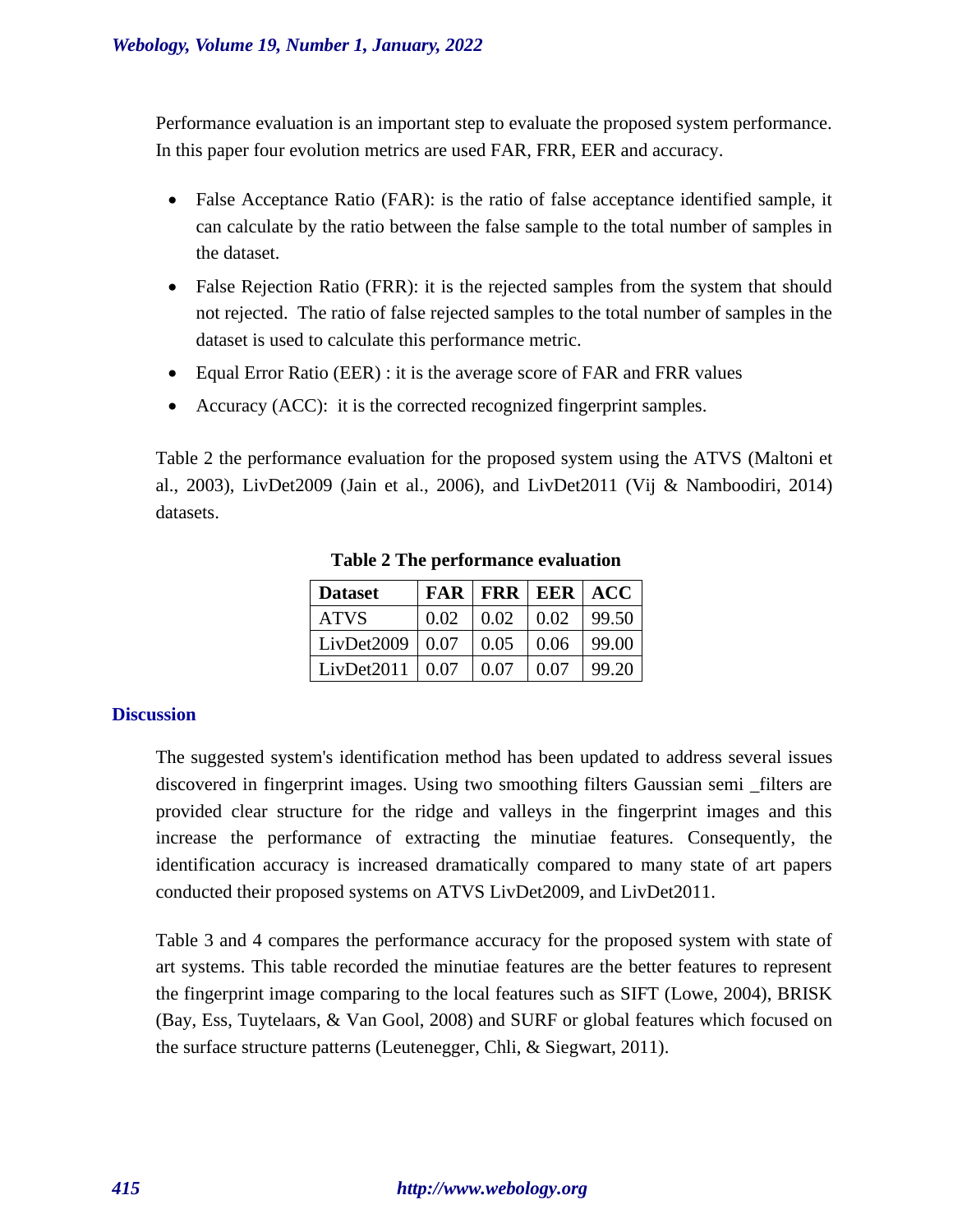| The reference                        | The method          | <b>ACC</b> |
|--------------------------------------|---------------------|------------|
| (Abhyankar & Schuckers, 2006)        | <b>LPO</b>          | 78.87      |
| (Määttä, Hadid, & Pietikäinen, 2011) | <b>T.TP</b>         | 89.29      |
| (Ghiani, Marcialis, & Roli, 2012)    | LSP                 | 89.22      |
|                                      | The proposed method | 99.00      |

**Table 3 The performance compression based on the LivDet2009 dataset various studies in this area of iris recognition systems based on NIR iris images have been carried out.**

**Table. 4 The performance compression based on the LivDet2011 dataset**

| The reference                 | The method                  | <b>ACC</b> |
|-------------------------------|-----------------------------|------------|
| (Ghiani et al., 2012)         | I RP                        | 80.99%     |
| (Kim, Suh, & Han, 2015)   LSP |                             | 77.46%     |
|                               | The proposed method   99.20 |            |

Recently, Wani M.A. (Wani, Bhat, Afzal, & Khan, 2020) the deep learning (especially convolutional neural network (CNN)) is used to extract featurees and classified the images of NIST DB4 consists of 4000 images, the recognition accuracy reached to 95%. Therefore, the proposed method in this paper acquired better results. In addition, the proposed fingerprint system is easy to implement and the time consuming for recognition is less than the CNN system.

## **Conclusion**

Identification task in biometric systems is a very vital operation because of the problems in the biometric samples. The fingerprint still an effective method for person identification all over the world. With wide and virtual development in the information technology it became critical to develop effective and easy to implement authentication system. Therefore, in this paper a new person identification is adopted. This system is based on two half smoothing filters are used for the valley and ridges detection in fingerprint image, this produce more accurate minutiae features. The proposed performance evaluated by using on ATVS LivDet2009, and LivDet2011 datasets, to measure the performance the FAR,FRR,EER and ACC are used.

### **References**

- Abhyankar, A., & Schuckers, S. (2006). Fingerprint liveness detection using local ridge frequencies and multiresolution texture analysis techniques. In 2006 international conference on image processing, 321-324.
- Abrishambaf, R., Demirel, H., & Kale, I. (2008). A fully CNN based fingerprint recognition system. *In 11th International Workshop on Cellular Neural Networks and Their Applications,* 146-149.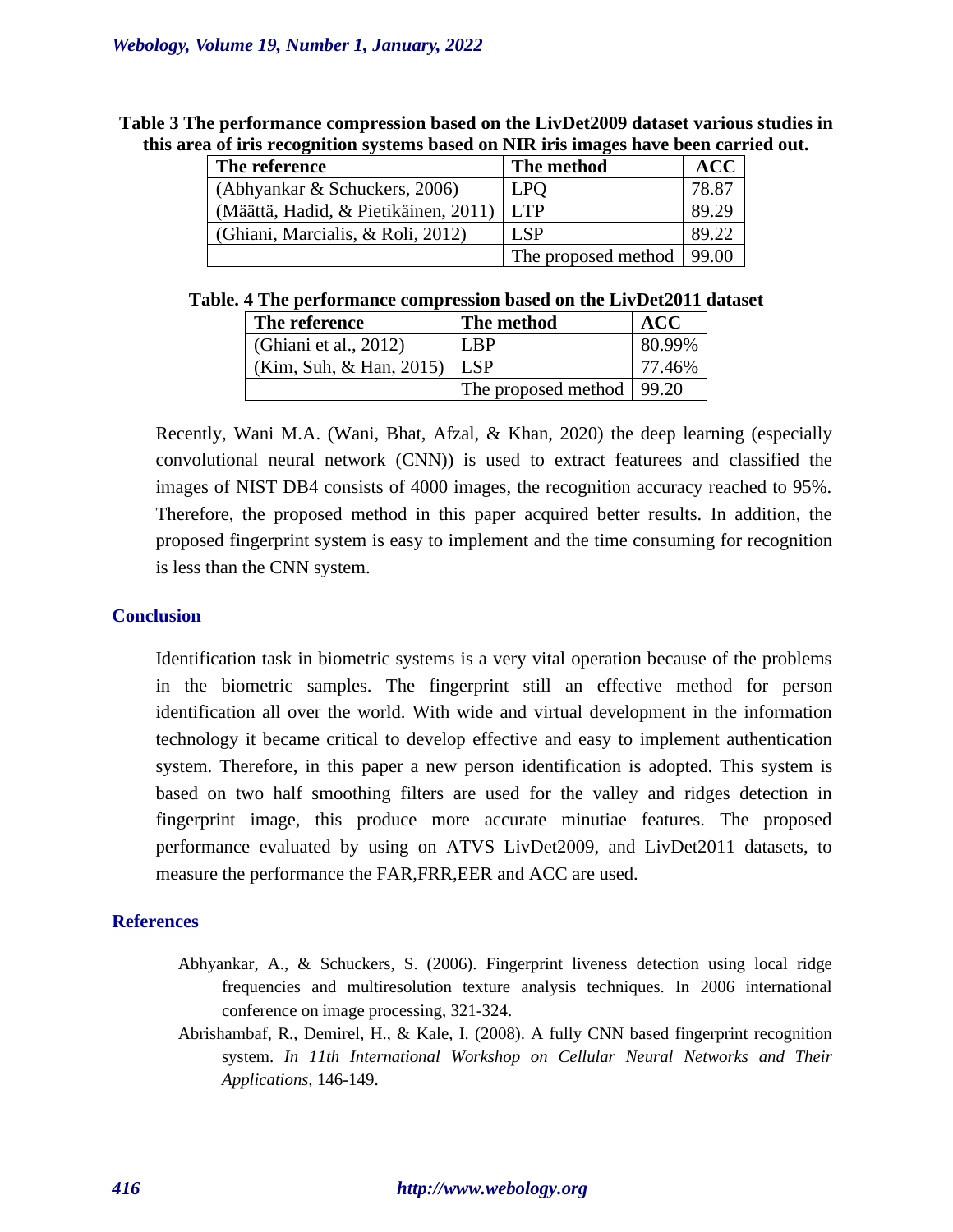- Bay, H., Ess, A., Tuytelaars, T., & Van Gool, L. (2008). Speeded-up robust features (SURF). *Computer vision and image understanding, 110*(3), 346-359.
- Fierrez, J., Ortega-Garcia, J., Toledano, D.T., & Gonzalez-Rodriguez, J. (2007). BioSec baseline corpus: A multimodal biometric database. *Pattern Recognition, 40*(4), 1389- 1392.
- Galbally, J., Fierrez, J., Alonso-Fernandez, F., & Martinez-Diaz, M. (2011). Evaluation of direct attacks to fingerprint verification systems. *Telecommunication Systems, 47*(3), 243-254.
- Ghiani, L., Marcialis, G.L., & Roli, F. (2012). Fingerprint liveness detection by local phase quantization. *In Proceedings of the 21st international conference on pattern recognition (ICPR2012),* 537-540.
- Jain, A.K., Bolle, R., & Pankanti, S. (Eds.). (2006). Biometrics: personal identification in networked society, Springer Science & Business Media, 479.
- Jain, A.K., & Kumar, A. (2010). Biometrics of next generation: An overview. *Second generation biometrics, 12*(1), 2-3.
- Jain, A.K., Ross, A.A., & Nandakumar, K. (2011). *Introduction to biometrics.* Springer Science & Business Media.
- Jia, X., Yang, X., Zang, Y., Zhang, N., Dai, R., Tian, J., & Zhao, J. (2013). Multi-scale block local ternary patterns for fingerprints vitality detection. *In International conference on biometrics (ICB),* 1-6.
- Kim, W., Suh, S., & Han, J.J. (2015). Face liveness detection from a single image via diffusion speed model. *IEEE transactions on Image processing, 24*(8), 2456-2465.
- Leutenegger, S., Chli, M., & Siegwart, R.Y. (2011). BRISK: Binary robust invariant scalable keypoints. *In International conference on computer vision,* 2548-2555.
- Lowe, D.G. (2004). Distinctive image features from scale-invariant keypoints. *International journal of computer vision, 60*(2), 91-110.
- Määttä, J., Hadid, A., & Pietikäinen, M. (2011). Face spoofing detection from single images using micro-texture analysis. *In international joint conference on Biometrics (IJCB),* 1-7.
- Magnier, B., Montesinos, P., & Diep, D. (2011). Fast anisotropic edge detection using gamma correction in color images. *In 7th International Symposium on Image and Signal Processing and Analysis (ISPA 2011).* (pp. http-www).
- Magnier, B., Montesinos, P., & Diep, D. (2011). Ridges and valleys detection in images using difference of rotating half smoothing filters. *In International Conference on Advanced Concepts for Intelligent Vision Systems, Springer, Berlin, Heidelberg,* 261-272.
- Maltoni, D., Maio, D., Jain, A.K., & Prabhakar, S. (2003). Fingerprint Matching. *Handbook of Fingerprint Recognition,* 131-171.
- Maltoni, D., Maio, D., Jain, A.K., & Prabhakar, S. (2009). *Handbook of fingerprint recognition.* Springer Science & Business Media.
- Marcialis, G.L., Lewicke, A., Tan, B., Coli, P., Grimberg, D., Congiu, A., & Schuckers, S. (2009). *First international fingerprint liveness detection competition—LivDet 2009. In International Conference on Image Analysis and Processing, Springer, Berlin, Heidelberg,* 12-23.